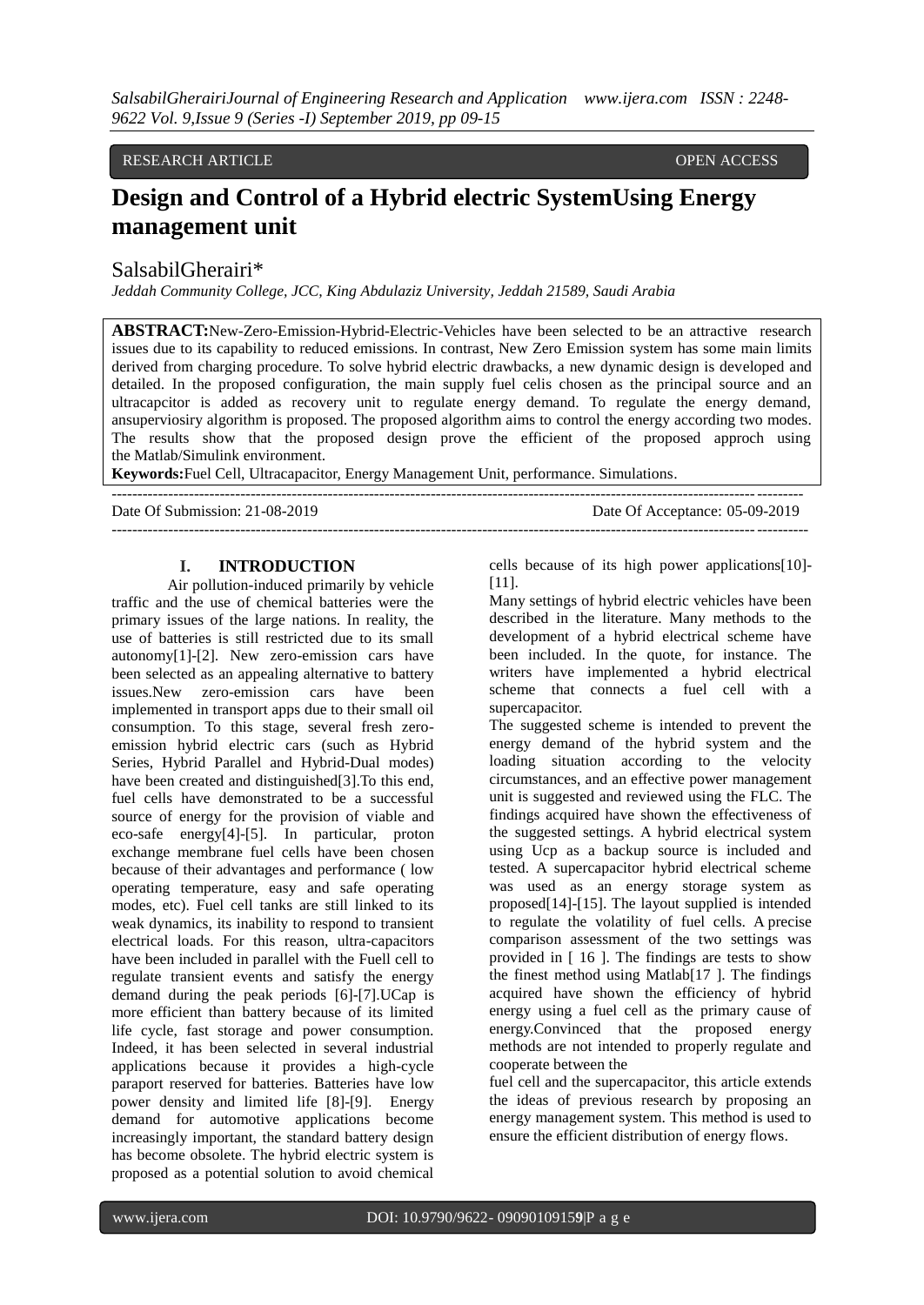In brief, the input of this paper to the growth of a true hybrid system is pooled in the existence of an effective energy management unit.

The rest of this article is designed as follows: New zero-emission hybrid vehicle centers installed on the design of electric hybrid stem cells and the results of the power management unit section and the results dedicated to simulation results and concluding comments are discussed in the section conclusions.

## **II. HYBRID ELECTRIC SYSTEM**

The layout suggested is shown in Fig. 1. The scheme comprises of two energy inputs, PEMFC and UCap, which are divided by a power management unit that controls the scheme. In this case, PEMFC is the main source of power that converts the demand for the load by converting hydrogen into electricity. Introduced as an energy recovery scheme, UCap aims to handle energy demand during critical periods when the fuel cell refuses to provide the necessary energy..



**Figure 1**.Hybrid electric design

#### **Energy management**

The proposed energy management aims to ensure clean operation between PEMFC and UCap and to regulate energy demand. The method described focuses on a number of selection variables (ε1, ε2, and ε3). The current PEMFC (IFC), current Iload and current UCap are adapted and organized.The suggested method is focused on two methods of procedure (with and without PEMFC). The two methods are described as follows.

## **The first mode**

ε1=Ι $_{\rm Load}$ -Ι $_{\rm FCn}$ for  $\varepsilon_1 \geq 0 \implies \varepsilon_2 = \varepsilon_1$ - I<sub>UCap\_max</sub> for  $\varepsilon_2 \geq 0 \rightarrow I_{\text{Load}} = I_{\text{FC}} \rightarrow K_{\text{FC}} = K_{\text{LD}} = 1$  and  $K_{\text{UC}} = 0$ for  $\varepsilon$ 2<0  $\rightarrow$  I<sub>Load</sub>=I<sub>FC</sub>- I<sub>UCap</sub>  $\rightarrow$  K<sub>FC</sub>=K<sub>LD</sub>=K<sub>UC</sub>=1

## **The second mode**

 $\epsilon 1 = I_{\text{Load}} - I_{\text{FC}}$  n for  $\epsilon$ 1<0  $\rightarrow$   $\epsilon$ 3=  $\epsilon$ 1 - I<sub>UCap\_min</sub> for  $\varepsilon_3 \geq 0 \rightarrow I_{\text{Load}}=I_{\text{FC}} \rightarrow K_{\text{FC}}=K_{\text{LD}}=1$  and  $K_{\text{UC}}=0$ for  $\varepsilon$ 3<0  $\rightarrow$ I<sub>Load</sub>=I<sub>FC</sub>+I<sub>UCap</sub> $\rightarrow$  K<sub>FC</sub>=K<sub>LD</sub>=K<sub>UC</sub>=1 **If** $Q^N(H_2) > Q^S(H_2)$ **Then** $Q^{R}(H_2) = Q^{S}(H_2)$ **If**Q<sup>N</sup>(H<sub>2</sub>)<Q<sup>S</sup>(H<sub>2</sub>) **Then** $Q^{R}(H_2) = Q^{N}(H_2)$ 

Where IUCap max and IUCap min are the maximum and minimum load and release rates. The nominal potential of the PEMFC is provided by IFCn. Generally, the PEMFC present relies on the quantity of hydrogen collected. This amount can be described as a feature of hydrogen quantity (Q(H2)). In fact, it can be calculated according to the previous flowchart. In order to treat the nonexistence of the Fuel Cell, a control flowchart algorithm based on the duty cycle is included. Suggested algorithms relied on the 5-007UCap variable to fulfill the previous requirements.

- When  $I_{UCap} \geq I_{Load}$ : The deactivation of the UCap boost
- When  $I_{UCap} < I_{Load}$ : The activation of the UCap boost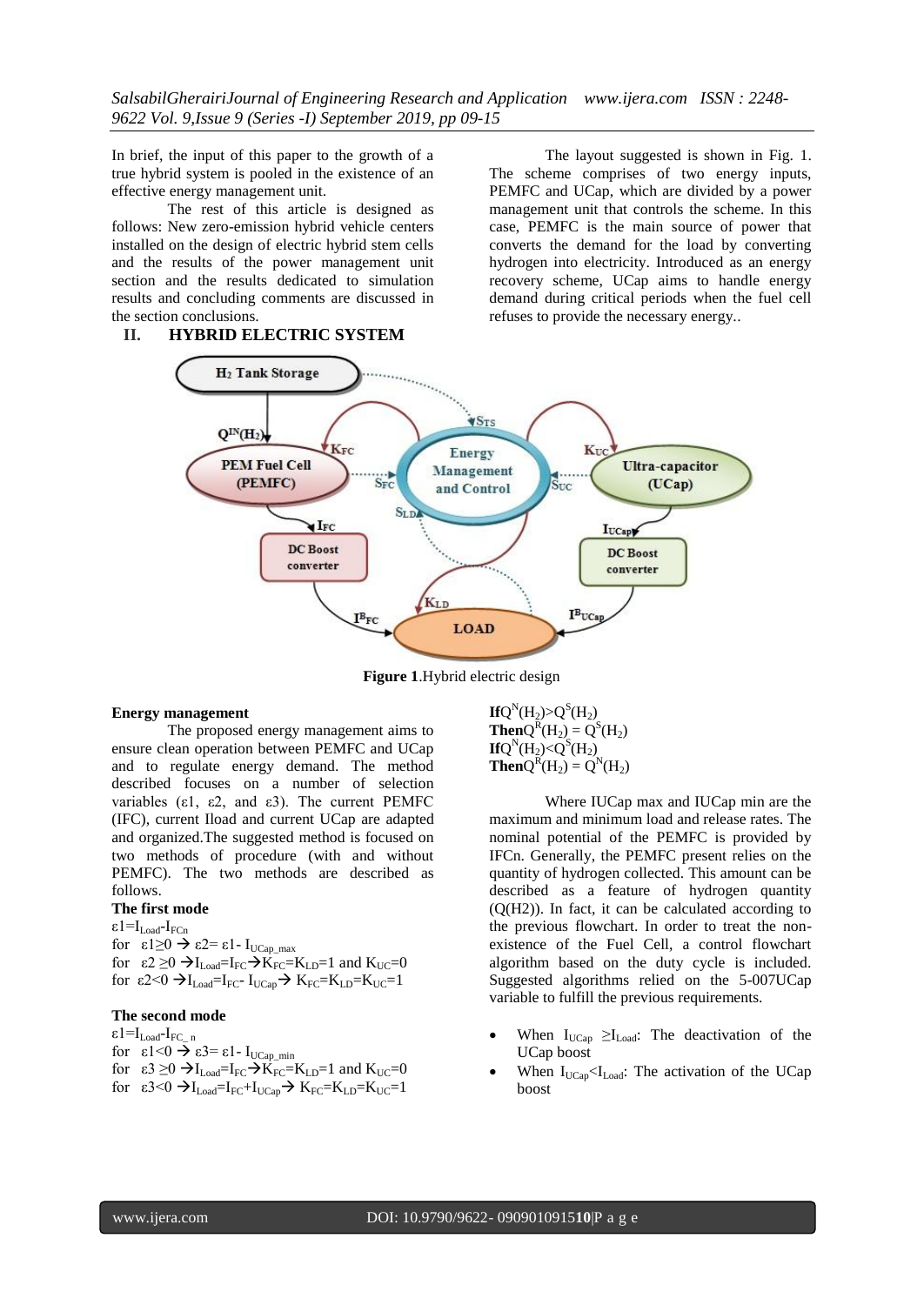

**Figure 2. The main Control AlgorithmFigure 3.**Algorithm nonexistence of PEMFC

# **III. SIMULATION AND RESULTS**

The simulation section, we evaluate of our hybrid generation system PEMFC/UCapeffectiveness and the performance according to the simulation results. Based on the Fuel Cell constraints and energy demand, the energy management unit is developed and traited. The developed approach was verified according to the following assumptions:

- Provetheoptimal Load behavior.
- Assure the energy demand during any fluctuations.
- Respect of the slow dynamics of the PEMFC

The energy balance in the scheme, which is directly influenced by the energy management strategy adopted, is used to determine hourly energy flows such as the amount of hydrogen storage, the UCap charge status, and overall system efficiency. For this purpose, we need to evaluate the efficiency of each method of action.

The following figure presents the different characteristics of the PEMFC such as the current, the voltage and the power. As mentioned previously, we should be reminded that, the PEMFC boost converter is only intervening when the  $I_{FC}$ < $I_{Load}$ before the activation of the UCap. In fact, the variation of the boost duty cycle is given by the figure 6.The figures 7 is composed by two curves. The first presents the variation of the different energy flows according to the adopted

energy management approach. Whereas, the second presents the evolution of the  $H<sub>2</sub>$  gas quantity in the tank storage.In the first curve, we can educe three principal states. The state A shows the behavior of the UCap during the transient events. While, in the state B, we can note that the  $I_{\text{Fc}}^{\text{B}}$  greater than  $I<sub>Load</sub>$ . Consequently, the excess of power can be issued to the UCap in order to be stored. That explains the increasing value of SOC (see figure 8). At the same time, the  $H_2$  stored quantity deceases until it reaches its minimum value. Thus, the PEMFC global efficiency variation is presented by the figure 8. In fact, the value of this latter can be ranged between 40% and 75%.The figure 9 presents the UCap and the overall system efficiencies in the concerning operating. In fact, the first curve is given to present the UCap efficiency, which reaches at maximum 70%. While, the second presents the overall operating mode efficiency. This latter, is none other than the product of the PEMFC and the UCap efficiencies. The maximum value of  $\eta_{\text{Svs a}}$  is 50%. We should be noted that, the UCap boost is activated when  $I_{UCap}$ current is lower than  $I_{\text{Load}}(I_{\text{UCan}} < I_{\text{Load}})$ . That explains, the variation of the boost duty cycle between 0.5 and 0.Concerning the UCap state of charge, in this stage the load consumes the electricity stored in the UCap. Consequently, the SOC is deceasing during the time. The global efficiency of UCap reaches at maximum 60%.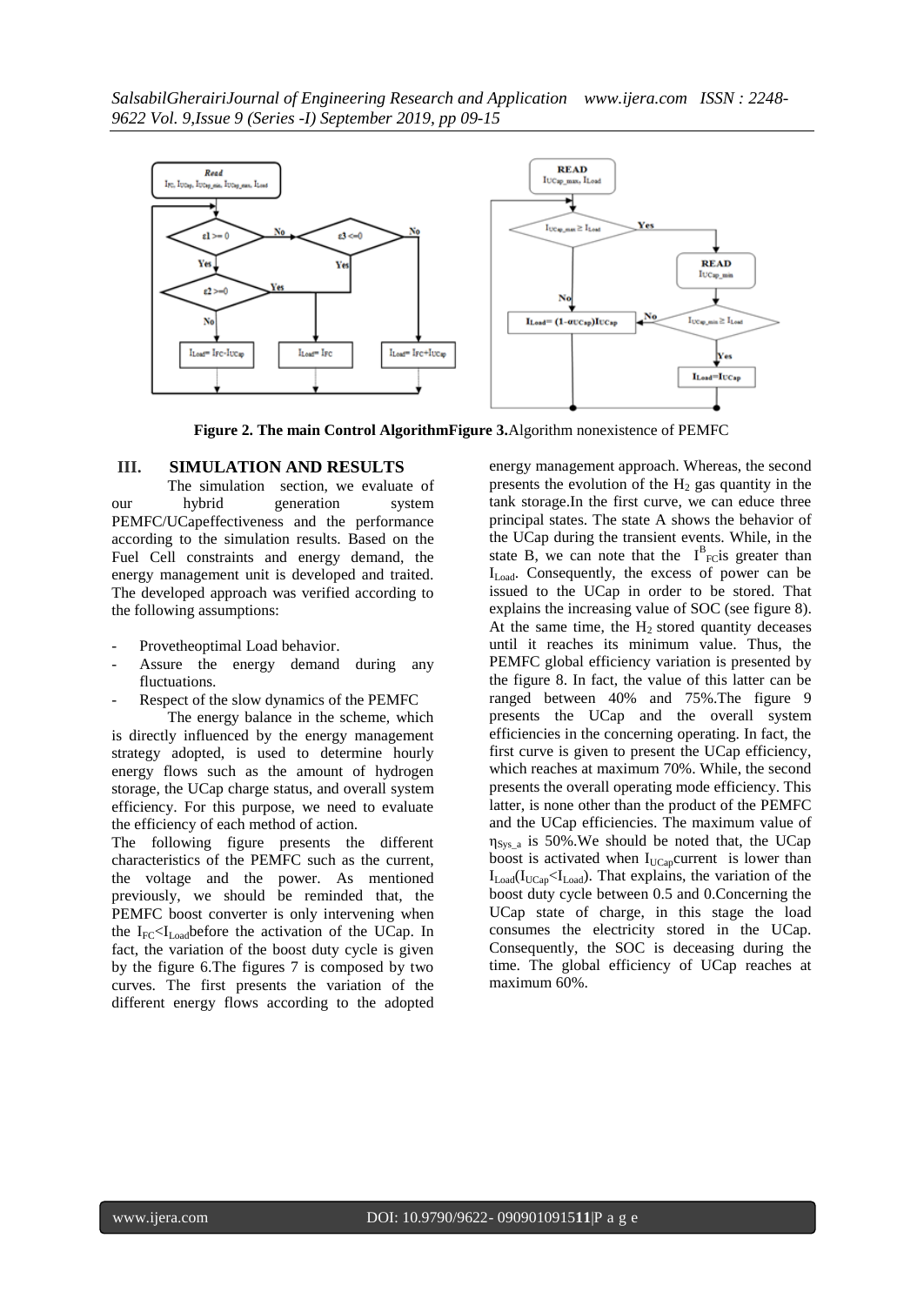

**Figure 4.**PEMFCCharacteristics



Figure 5. Operating mode with the PEMFC



Figure 6.UCap SOC and PEMFC global efficiency variation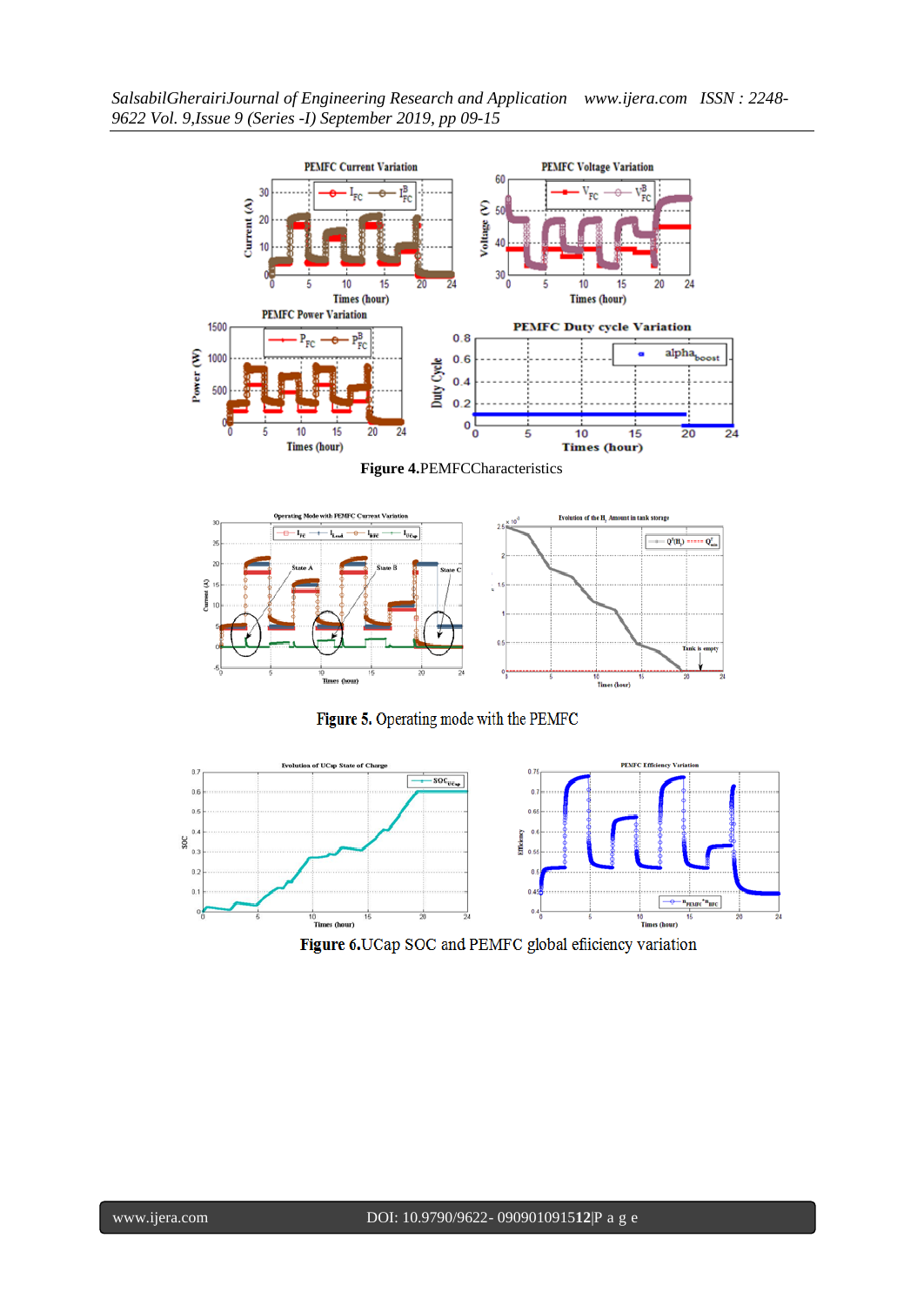

Figure 7. Operating Mode with PEMFC Global Efficiency

In this subsection, we treats the operating modewhich is characterized by the absence of the PEMFC. Hence, the UCapis working only. Thus, the figures 10and 11 present the main

characteristics of the concerned operating mode such as the UCap current, the boost duty cycle variation, the UCap state of charge and UCap global efficiency.



Figure 8. Operating Mode Without PEMFC



Figure 9. UCap SOC and efficiency variation

Characteristics are shown in the figure. 12 constitute complete energy management, UCap worldwide loading position, and general system efficiency. In fact, the PEMFC feeds the load up to 7 p.m. During this moment, PEMFC will highlight the working method.During this moment, the PEMFC working method is illustrated. At the same

moment, the UCap SOC was evolving. When the PEMFC is unable to meet the load requirements, the UCap intervenes to cover the deficit power. In this situation, we're talking about a PEMFC-free working system. As has already been shown, this phase is defined by the decline of the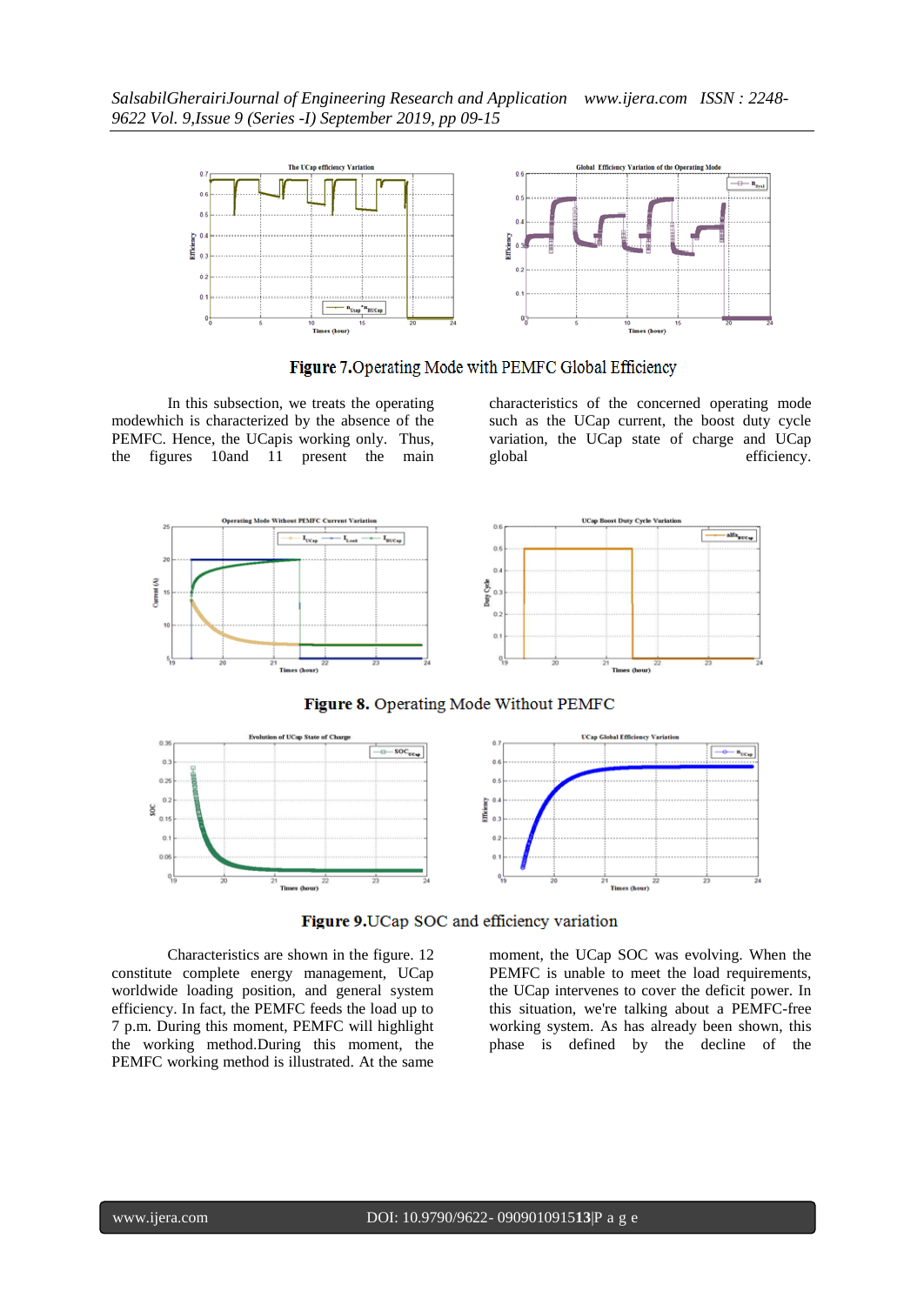

# Figure 10. System efficiencies

UCap SOC. Concerning the overall system efficiency, we note that the value of this latter is ranged between 40% and 75%.

#### **IV. CONCLUSION**

In this article, we suggested and priced an electric hybrid scheme that incorporates PEMFC and UCap. The use of the latter is essential to react well to the soft dynamics of the PEMFC. We notice that our strategy to ensuring a healthy transition and governance of energy.

Finally, we assessed our input through scenarios and demonstrated the strength of the suggested strategy. Our potential job involves the introduction of fresh power technologies, optimization techniques and energy conditioning units using distinct topologies to demonstrate the energy economy.

#### **REFERENCE**

- [1]. Li, Q.; Yang, H.; Han, Y.; Li, M.; Chen, W. **A state machine strategy based on droop control for an energy management system of PEMFCbattery-supercapacitor hybrid tramway**. Int. J. Hydrog. Energy 2016, 41, 16148–16159, doi:10.1016/j.ijhydene.2016.04.254.
- [2]. Nasri, S.; Sami, B.S.; Cherif, A. **Power management strategy for hybrid autonomous power system using hydrogen storage.** Int. J. Hydrog. Energy 2016, 41, 857–865, doi:10.1016/j.ijhydene.2015.11.085.
- [3]. Nasri, S.; Ben Slama, S.; Yahyaoui, I.; Zafar, B.; Cherif, **A. Autonomous hybrid system and coordinated intelligent management approach in power system operation and control using hydrogen storage**. Int. J. Hydrog. Energy 2017, 42, 9511–9523, doi:10.1016/j.ijhydene.2017.01.098
- [4]. X. Li, Z. Wang and J. He, **"Feature extraction of electromagnetic interference in hybrid electric vehicle ignition system",** International Journal of Electric and Hybrid Vehicles, vol. 5, no. 2, p. 123, 2013.
- [5]. H. Fathabadi, **"Novel fuel cell/battery/supercapacitor hybrid power**

**source for fuel cell hybrid electric vehicles"**, Energy, vol. 143, pp. 467-477, 2018.

- [6]. H. Fathabadi, **"Fuel cell hybrid electric vehicle (FCHEV): Novel fuel cell/SC hybrid power generation system",** Energy Conversion and Management, vol. 156, pp. 192-201, 2018.
- [7]. D. Rezzak and N. Boudjerda, **"Management and control strategy of a hybrid energy source fuel cell/supercapacitor in electric vehicles",** International Transactions on Electrical Energy Systems, vol. 27, no. 6, p. e2308, 2016. Available: 10.1002/etep.2308.
- [8]. A. Koch, M. Fowler and R. Fraser, **"Implementation of a fuel cell plug-in hybrid electric vehicle and factors affecting transportation policy",** International Journal of Energy Research, vol. 35, no. 15, pp. 1371-1388, 2011. Available: 10.1002/er.1907
- [9]. E. Katani, M. Esfahanian and S. Behbahani, **"Energy management strategy for fuel cellbattery vehicles based on fuzzy logic and dynamically focused learning method",** International Journal of Electric and Hybrid Vehicles, vol. 8, no. 3, p. 270, 2016. Available: 10.1504/ijehv.2016.080026.
- [10]. J. Han and P. Papalambros, **"Optimal Design of Hybrid Electric Fuel Cell Vehicles Under Uncertainty** and **Considerations",** Journal of Fuel Cell Science and Technology, vol. 7, no. 2, p. 021020, 2010. Available: 10.1115/1.3179762.
- [11]. S. Ahmadi, S. Bathaee and A. Hosseinpour, **"Improving fuel economy and performance of a fuel-cell hybrid electric vehicle (fuel-cell, battery, and ultra-capacitor) using optimized energy management strategy",** Energy Conversion and Management, vol. 160, pp. 74- 84, 2018. Available: 10.1016/j.enconman.2018.01.020.
- [12]. L. Tribioli, R. Cozzolino, D. Chiappini and P. Iora, **"Energy management of a plug-in fuel cell/battery hybrid vehicle with on-board fuel processing",** Applied Energy, vol. 184, pp. 140- 154, 2016. Available: 10.1016/j.apenergy.2016.10.015.
- [13]. Meharrar, **"Dynamic Behavior and Management Strategy of Hybrid Wind/Fuel Cell System**", Journal of Technology Innovations